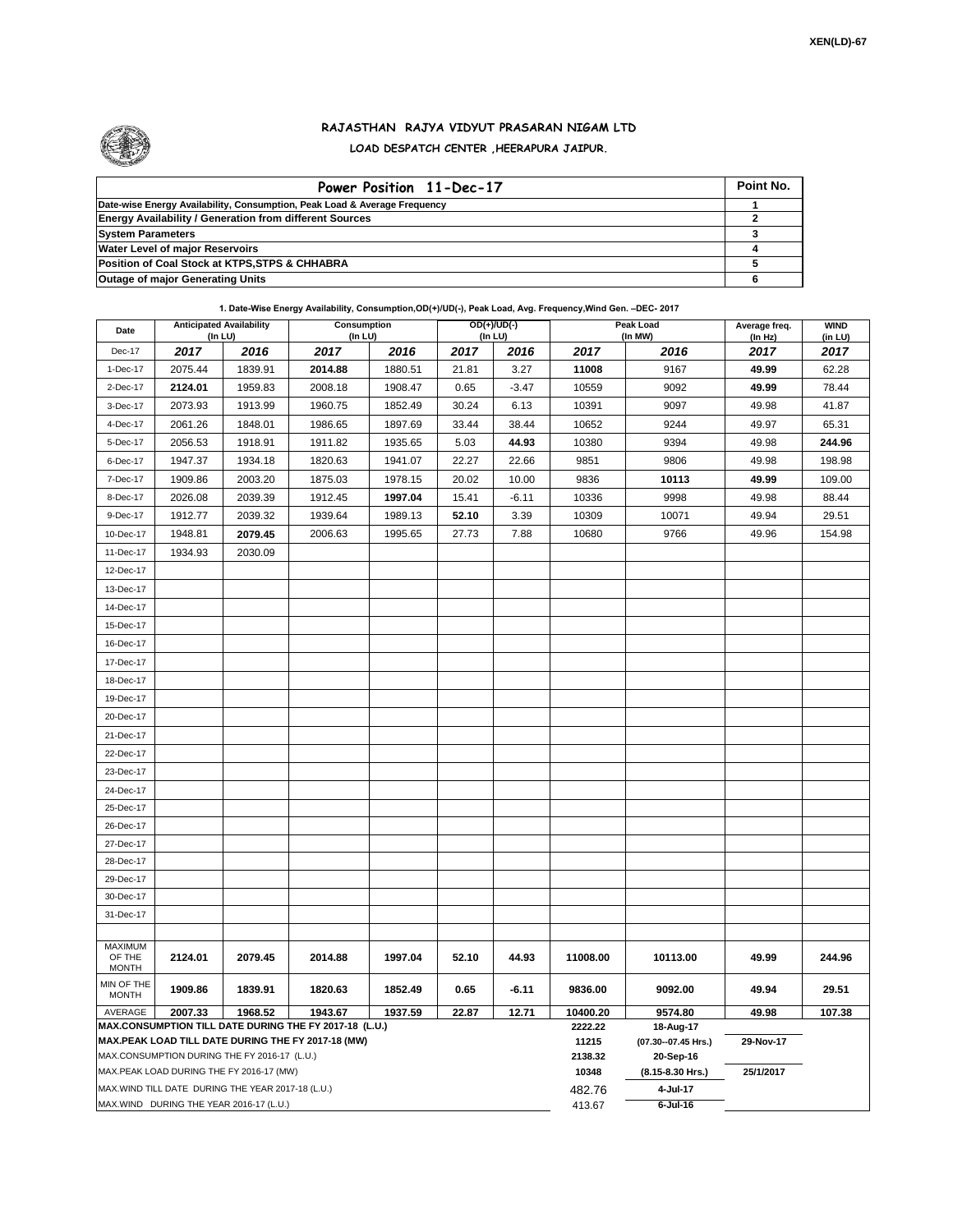|  | 2. Anticipated Availability/Generation From Different Sources |  |  |  |  |
|--|---------------------------------------------------------------|--|--|--|--|
|--|---------------------------------------------------------------|--|--|--|--|

|                          |                                                                                    |                    |                                  | (In LU)                      |                                      |                                  |                              |                                      |                                  |                              |
|--------------------------|------------------------------------------------------------------------------------|--------------------|----------------------------------|------------------------------|--------------------------------------|----------------------------------|------------------------------|--------------------------------------|----------------------------------|------------------------------|
| S.No.                    | Sources Available to Rajasthan / Installed<br>Capacity as on 30.09.2016<br>(In MW) |                    | Prior<br>assessment<br>of Avail. | Actual<br>Energy<br>Received | Prior<br>assessment<br>of Avail. For | Prior<br>assessment<br>of Avail. | Actual<br>Energy<br>Received | Prior<br>assessment<br>of Avail. For | Prior<br>assessment<br>of Avail. | Actual<br>Energy<br>Received |
|                          |                                                                                    |                    |                                  |                              | next Day                             |                                  |                              | next Day                             |                                  |                              |
|                          |                                                                                    |                    | 8-Dec-17                         |                              |                                      | 9-Dec-17                         |                              |                                      | 10-Dec-17                        |                              |
| 1                        | KTPS (1240/1240)                                                                   | 222.00             | 222.00                           | 191.99                       | 226.00                               | 222.00                           | 215.42                       | 226.00                               | 226.00                           | 203.70                       |
| $\mathbf{2}$             | STPS (1500/1500)<br>DHOLPUR GAS CCPP (330/330)                                     | 0.00<br>0.00       | 110.00<br>0.00                   | 74.56<br>25.49               | 55.00<br>0.00                        | 0.00<br>0.00                     | 21.77<br>31.25               | 55.00<br>0.00                        | 55.00<br>0.00                    | 45.41<br>32.56               |
| 3<br>4                   | RAMGARH (273.5/273.5)                                                              | 47.00              | 47.00                            | 35.56                        | 41.00                                | 47.00                            | 39.35                        | 46.00                                | 41.00                            | 37.98                        |
| 5                        | RAPP-A(200/200)                                                                    | 42.00              | 42.00                            | 43.78                        | 42.00                                | 42.00                            | 43.84                        | 42.00                                | 42.00                            | 43.84                        |
| 6                        | MAHI (140/140)                                                                     | 0.00               | 0.00                             | 8.15                         | 0.00                                 | 0.00                             | 6.79                         | 0.00                                 | 0.00                             | 7.40                         |
| $\overline{\phantom{a}}$ | CHAMBAL (RPS+JS) (135.5/271)                                                       | 38.62              | 38.62                            | 27.07                        | 38.62                                | 38.62                            | 42.75                        | 38.62                                | 38.62                            | 33.95                        |
| 8                        | GIRAL LIGNITE (250/250)                                                            | 0.00               | 0.00                             | 0.00                         | 0.00                                 | 0.00                             | 0.00                         | 0.00                                 | 0.00                             | 0.00                         |
| 9                        | CHHABRA TPS 1000/1000)                                                             | 221.00             | 221.00                           | 196.18                       | 197.00                               | 221.00                           | 201.75                       | 221.00                               | 197.00                           | 195.04                       |
| 10                       | ADANI (TPS) + KALISINDH (TPS)<br>(1200+1200/1320+1200)                             | 258.40             | 209.00                           | 188.39                       | 278.88                               | 258.40                           | 231.40                       | 264.22                               | 278.88                           | 242.81                       |
| 11                       | WIND FARM (3980.40/4119.15)                                                        | 63.50              | 66.00                            | 88.44                        | 51.00                                | 63.50                            | 29.51                        | 96.00                                | 51.00                            | 154.98                       |
| 12                       | SOLAR POWER(737.70/1295.70)                                                        | 0.00               | 0.00                             | 1.02                         | 0.00                                 | 0.00                             | 0.27                         | 0.00                                 | 0.00                             | 0.00                         |
| 13                       | CAPTIVE POWER PLANTS                                                               | 0.00               | 0.00                             | 0.00                         | 0.00                                 | 0.00                             | 0.00                         | 0.00                                 | 0.00                             | 0.00                         |
| 14                       | REGIONAL (INTRA STATE) O.A. (VLTPS)                                                | 0.00               | 0.00                             | 0.00                         | 0.00                                 | 0.00                             | 0.00                         | 0.00                                 | 0.00                             | 0.00                         |
| 15                       | OPEN ACCESS                                                                        | $-29.33$           | $-31.82$                         | $-31.66$                     | $-26.72$                             | $-29.33$                         | $-29.33$                     | $-11.92$                             | $-26.72$                         | $-27.70$                     |
| 16<br>17                 | BIOMASS - (101.95/119.25)<br>BARSINGHSAR LTPS(250/250)                             | 3.00<br>26.00      | 4.00<br>26.00                    | 2.91<br>27.11                | 4.00<br>26.00                        | 3.00<br>26.00                    | 3.96<br>25.58                | 5.00<br>26.00                        | 4.00<br>26.00                    | 4.70<br>25.53                |
| 18                       | RAJWEST (1080/1080)                                                                | 205.00             | 220.00                           | 189.93                       | 224.00                               | 205.00                           | 206.43                       | 229.00                               | 224.00                           | 196.07                       |
|                          | <b>TOTAL (A): 1-18</b>                                                             | 1097.19            | 1173.80                          | 1068.93                      | 1156.78                              | 1097.19                          | 1070.73                      | 1236.92                              | 1156.78                          | 1196.27                      |
| 19                       | <b>BBMB COMPLEX</b>                                                                |                    |                                  |                              |                                      |                                  |                              |                                      |                                  |                              |
|                          | a) BHAKRA(230.79/1516.3)                                                           | 26.50              | 26.54                            | 26.28                        | 26.94                                | 26.50                            | 26.61                        | 27.91                                | 26.94                            | 27.06                        |
|                          | b) DEHAR (198/990)                                                                 | 7.08               | 7.08                             | 7.08                         | 7.08                                 | 7.08                             | 7.08                         | 6.84                                 | 7.08                             | 7.08                         |
|                          | c) PONG (231.66/396)                                                               | 34.14              | 32.91                            | 33.95                        | 40.99                                | 34.14                            | 38.42                        | 34.90                                | 40.99                            | 37.56                        |
| 20                       | $\overline{\text{TOTAL}}$ : a TO c<br><b>CENTRAL STATIONS</b>                      | 67.72              | 66.53                            | 67.31                        | 75.01                                | 67.72                            | 72.11                        | 69.65                                | 75.01                            | 71.70                        |
|                          | (300/2000)<br>d) SINGRAULI                                                         | 58.16              | 82.49                            | 75.21                        | 58.16                                | 58.16                            | 58.44                        | 73.83                                | 58.16                            | 58.16                        |
|                          | e) RIHAND<br>(310.24/3000)                                                         | 130.12             | 129.32                           | 129.32                       | 107.23                               | 130.12                           | 130.00                       | 104.23                               | 107.23                           | 107.23                       |
|                          | f) UNCHAHAR-I(20/420)                                                              | 7.71               | 5.87                             | 3.94                         | 11.60                                | 7.71                             | 7.44                         | 5.89                                 | 11.60                            | 8.25                         |
|                          | q) UNCHAHAR-II& III(61/630)                                                        | 16.42              | 15.68                            | 10.08                        | 19.18                                | 16.42                            | 15.54                        | 17.34                                | 19.18                            | 15.95                        |
|                          | h) INDIRA GANDHI STPS(JHAJHAR) 0.00/1500)                                          | 0.00               | 0.00                             | 0.00                         | 0.00                                 | 0.00                             | 0.00                         | 0.00                                 | 0.00                             | 1.99                         |
|                          | i) NCTPS DADRI St-II (43.22/980) + DADRI-TH                                        | 17.36<br>10.47     | 17.27                            | 10.28                        | 14.33<br>7.89                        | 17.36                            | 14.65                        | 17.46<br>8.02                        | 14.33                            | 8.10                         |
|                          | j) DADRI GAS (77/830)<br>k) ANTA<br>(83.07/419)                                    | 0.00               | 7.86<br>0.00                     | 7.08<br>0.00                 | 0.00                                 | 10.47<br>0.00                    | 18.26<br>0.00                | 0.00                                 | 7.89<br>0.00                     | 23.96<br>0.00                |
|                          | I) AURAIYA<br>(61.03/663)                                                          | 0.00               | 0.00                             | 0.00                         | 0.00                                 | 0.00                             | 0.00                         | 0.00                                 | 0.00                             | 0.00                         |
|                          | m) NAPP<br>(44/440)                                                                | 9.94               | 9.84                             | 9.84                         | 9.89                                 | 9.94                             | 9.94                         | 9.96                                 | 9.89                             | 9.89                         |
|                          | n) RAPP-B<br>(125/440)                                                             | 34.44              | 34.44                            | 34.44                        | 34.36                                | 34.44                            | 34.44                        | 34.18                                | 34.36                            | 34.36                        |
|                          | o) RAPP-C<br>(88/440)                                                              | 19.62              | 19.62                            | 19.62                        | 19.62                                | 19.62                            | 19.62                        | 19.62                                | 19.62                            | 19.62                        |
|                          | p) SALAL<br>(20.36/690)                                                            | 0.81               | 0.84                             | 0.70                         | 0.60                                 | 0.81                             | 0.60                         | 0.65                                 | 0.60                             | 0.63                         |
|                          | q) URI<br>(70.37/720)<br>r) TANAKPUR (10.86/94)                                    | 3.08<br>0.80       | 2.97<br>0.80                     | 2.97<br>0.8C                 | 2.99<br>0.80                         | 3.08<br>0.80                     | 3.02<br>0.80                 | 3.15<br>0.80                         | 2.99<br>0.80                     | 2.85<br>0.80                 |
|                          | s) CHAMERA - (105.84/540)                                                          | 2.94               | 2.94                             | 2.94                         | 2.94                                 | 2.94                             | 2.94                         | 2.94                                 | 2.94                             | 2.94                         |
|                          | t) CHAMERA-II (29.01/300)                                                          | 1.16               | 1.11                             | 1.21                         | 1.16                                 | 1.16                             | 1.23                         | 1.16                                 | 1.16                             | 1.16                         |
|                          | u) CHAMERA-III (25.21/231)                                                         | 0.82               | 0.76                             | 0.76                         | 0.76                                 | 0.82                             | 0.82                         | 0.76                                 | 0.76                             | 0.76                         |
|                          | v) DHAULIGANGA (27/280)                                                            | 1.14               | 1.14                             | 1.14                         | 1.21                                 | 1.14                             | 0.97                         | 1.19                                 | 1.21                             | 1.14                         |
|                          | w) DULHASTI (42.42/390)                                                            | 3.05               | 3.05                             | 3.05                         | 3.05                                 | 3.05                             | 3.05                         | 2.99                                 | 3.05                             | 3.05                         |
|                          | x) SEWA (13/120)                                                                   | 0.26<br>7.22       | 0.26<br>7.22                     | 0.26<br>8.56                 | 0.26<br>7.22                         | 0.26<br>7.22                     | 0.26<br>8.18                 | 0.26<br>7.22                         | 0.26<br>7.22                     | 0.26<br>7.89                 |
|                          | y) NJPC (112.00/1500)+RAMPUR(31.808/412.02)<br>z) TEHRI (75/1000)                  | 4.87               | 4.87                             | 4.87                         | 4.87                                 | 4.87                             | 4.87                         | 4.87                                 | 4.87                             | 4.87                         |
|                          | aa) KOTESHWR (33.44/400) + PARBATI3 (56.73/520)                                    | 3.11               | 2.55                             | 5.70                         | 3.11                                 | 3.11                             | 5.36                         | 3.11                                 | 3.11                             | 5.36                         |
|                          | ab) TALA                                                                           | 0.49               | 0.56                             | 0.56                         | 0.52                                 | 0.49                             | 0.49                         | 0.53                                 | 0.52                             | 0.52                         |
|                          | ac) MUNDRA UMPP (380/4000)                                                         | 72.96              | 58.74                            | 58.74                        | 71.89                                | 72.96                            | 72.96                        | 42.49                                | 71.89                            | 64.92                        |
|                          | ad) SASAN (372/3960)                                                               | 72.84              | 83.70                            | 79.81                        | 57.60                                | 72.84                            | 65.58                        | 48.00                                | 57.60                            | 55.04                        |
|                          | ae) FRKKA+KHLGN+TLCHR (70.18/3940)                                                 | 28.25              | 23.48                            | 21.67                        | 28.56                                | 28.25                            | 28.05                        | 23.69                                | 28.56                            | 25.62                        |
|                          | af) URS POWER(DADRI TH-I)                                                          | 0.00               | 0.00                             | 0.00                         | 0.00                                 | 0.00                             | 0.00                         | 0.00                                 | 0.00                             | 0.00                         |
|                          | TOTAL SCHEDULE(a TO af)<br><b>LOSSES</b>                                           | 575.77<br>$-33.49$ | 583.92<br>$-34.25$               | 560.88<br>$-35.20$           | 544.81<br>$-31.43$                   | 575.77<br>$-33.49$               | 579.62<br>$-35.82$           | 503.99<br>$-27.74$                   | 544.81<br>$-31.43$               | 537.01<br>$-33.12$           |
|                          | NET SCHEDULED                                                                      | 542.27             | 549.67                           | 525.68                       | 513.38                               | 542.27                           | 543.80                       | 476.25                               | 513.38                           | 503.90                       |
| 21                       | BILATERAL (REG.) EXCL. BANKING                                                     | 4.65               | 4.65                             | 4.65                         | 4.65                                 | 4.65                             | 4.34                         | 4.67                                 | 4.65                             | 3.75                         |
| 22                       | <b>BANKING</b>                                                                     | 18.50              | 18.50                            | 18.50                        | 18.50                                | 18.50                            | 18.50                        | 18.54                                | 18.50                            | 18.50                        |
| 23                       | BILATERAL(INTER-REG.), EXCLUDING (ISOA &                                           | 179.24             | 206.89                           | 225.14                       | 184.24                               | 159.71                           | 179.24                       | 189.87                               | 164.75                           | 184.24                       |
| 24                       | <b>BANKING)</b><br>INTER STATE OPEN ACCESS                                         | 29.33              | 31.82                            | 31.66                        | 26.72                                | 29.33                            | 29.33                        | 11.92                                | 26.72                            | 27.70                        |
|                          | (BILATERAL+IEX)                                                                    |                    |                                  |                              |                                      |                                  |                              |                                      |                                  |                              |
| 25                       | INDIAN ENERGY EXCHANGE                                                             | 41.59              | 22.49                            | 22.49                        | 44.54                                | 41.59                            | 41.59                        | $-3.24$                              | 44.54                            | 44.54                        |
|                          | <b>TOTAL(B): (19 TO 25)</b>                                                        | 815.59             | 852.27                           | 828.12                       | 792.03                               | 815.59                           | 816.80                       | 698.01                               | 792.03                           | 782.63                       |
|                          | TOTAL GENERATION (A +B): 1 TO 25<br>OVER DRAWAL (+)/UNDER DRAWAL (-)               |                    |                                  | 1897.05<br>15.41             |                                      |                                  | 1887.54<br>52.10             |                                      |                                  | 1978.90<br>27.73             |
|                          | <b>GRAND TOTAL</b>                                                                 | 1912.77            | 2026.07                          | 1912.46                      | 1948.81                              | 1912.77                          | 1939.64                      | 1934.93                              | 1948.81                          | 2006.63                      |
|                          | <b>LAST YEAR</b>                                                                   | 2039.32            | 2039.39                          | 1996.64                      | 2079.45                              | 2039.32                          | 1989.13                      | 2030.09                              | 2079.45                          | 1995.65                      |
|                          |                                                                                    |                    |                                  |                              |                                      |                                  |                              |                                      |                                  |                              |